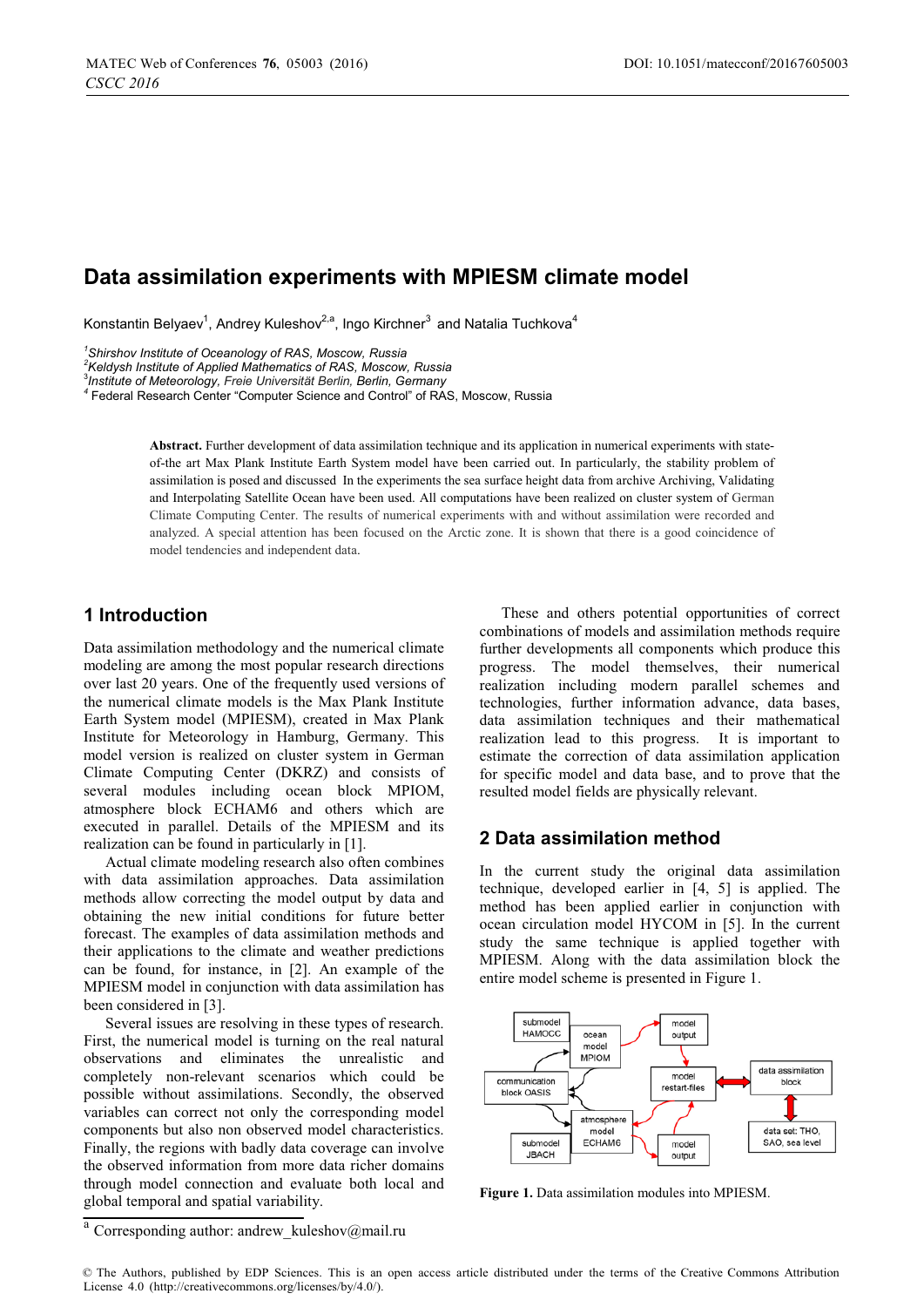Let the dynamic numerical model be integrated on the time interval [0,*T*] on the gridded spatial domain and **X**  be the model state vector. Let the number of grid points be denoted as  $N_e$  and the number of unknown model variables be  $N_{mv}$ . Then the dimension of **X** will be  $N_g \times N_{mv} = r$ . Let **Y** be the observational vector,  $N_o$  is the number of observations and each with  $N_{\infty}$  variables. Then the total dimension of the observational vector state is  $N_o \times N_{ov} = N$ . Normally,  $N_{mv} \ge N_{ov}$  since not all model variables are observed. As it is usual in data assimilation theory two state vectors are introduced, namely the analysis and background states,  $X_a, X_b$ , respectively. They are linked by the equality

$$
\mathbf{X}_a = \mathbf{X}_b + \mathbf{K} (\mathbf{Y} - \mathbf{H} \mathbf{X}_b), \tag{1}
$$

where, matrix **K** is the so-called Kalman gain with dimension  $r \times N$  while matrix **H** with dimension  $N \times r$  is the observation operator that projects the model space into the observational space.

On time interval [0,*T*] the discretization  $0 = t_0 < t_1 < ... < t_{N_n} = T$ ,  $t_{n+1} = t_n + \Delta t_n$  is introduced. On each time interval  $[t_n, t_{n+1}], n = 0, 1, ..., N_T - 1$  model equations are numerically solved and at instant time  $t_{n+1}$ data assimilation is performed by

$$
\mathbf{X}_{a,n+1} = \mathbf{X}_{b,n+1} + \mathbf{K}_{n+1} (\mathbf{Y}_{n+1} - \mathbf{H} \mathbf{X}_{b,n+1}).
$$
 (2)

Model forecast can be written as a primitive for the function  $\Lambda$ 

$$
\mathbf{X}(t_{n+1}) = \mathbf{X}(t_n) + \int_{t_n}^{t_{n+1}} \mathbf{\Lambda}(\mathbf{X}(\tau)) d\tau , \qquad (3)
$$

where  $\Lambda = \frac{\partial \mathbf{X}}{\partial t}$ . Then Equation (2) turns into a form

$$
\mathbf{X}_{a,n+1} = \mathbf{X}_{an} + \int_{t_n}^{t_{n+1}} \mathbf{\Lambda}(\mathbf{X}(\tau)) d\tau +
$$

$$
+ \mathbf{K}_{n+1} \left( \mathbf{Y}_{n+1} - \mathbf{H} \mathbf{X}_{an} - \mathbf{H} \int_{t_n}^{t_{n+1}} \mathbf{\Lambda}(\mathbf{X}(\tau)) d\tau \right). \tag{4}
$$

The assimilation problem may be formulated as follows: find out the gain matrix **K** which will give minimum of the variance state vector **X** by minimizing (in the sense of the matrix norm) the diffusion matrix **KQK** under the conditions that the main part of the correction is given by  $(I - KH) \Lambda = C$ . According to this formulation vector  $G$  is an *u* dimensional vector given at formulation vector **C** is an *r-*dimensional vector given at all grid points and having certain value for each model variable. In order to mathematically solve this optimization problem, the theory of conditional extremes will be applied.

The matrix **Q** is the symmetric and positively defined matrix with the dimension  $N \times N$  as it follows from its definition. In the phase-space of rectangular matrices of the dimension  $r \times N$  the scalar product is defined as

Now the minimization problem of the functional is considered

$$
J(\mathbf{K}) = ||\mathbf{KQK}'|| = \text{tr}(\mathbf{KQK}') \rightarrow \text{min}
$$
 (5)

under the condition

$$
(\mathbf{I} - \mathbf{KH})\Lambda = \mathbf{C} \,. \tag{6}
$$

The matrix  $KQK'$  is symmetric and non-negatively defined, its trace is equalled to the sum of its diagonal elements, and also, it is equalled to the sum of eigenvalues of the matrix  $KQK'$ . Function  $J(K)$  is the convex, quadratic and smooth function of variable **K** , its derivative is easily calculated. Hence, problem (5),(6) may be solved with the help of classical Lagrangian Multipliers Method.

The Lagrange function is introduced as follows

$$
L(K,\lambda) = || KQK' || + \langle \lambda, KHA + \Lambda - C \rangle,
$$

where  $\lambda \in R^r$  are the Lagrangian multipliers.

According to the theory of Lagrangian Multipliers Method matrix **K** minimizes (5) and Lagrangian multipliers satisfy the equation

$$
\frac{\partial L(\mathbf{K},\lambda)}{\partial \mathbf{K}}=0.
$$

The derivative of the Lagrange function has a form

$$
\frac{\partial L(\mathbf{K},\lambda)}{\partial \mathbf{K}} = 2\mathbf{KQ} - \lambda \mathbf{H}\Lambda'.
$$

Set up it to zero we can find the matrix **K** giving the minimum of norm  $\|$ **KOK'** $\|$  under conditions (6), as the solution of equations

$$
KQ - \frac{1}{2}\lambda H\Lambda' = 0,
$$
  
(I - KH) $\Lambda = C.$  (7)

Equations (7) are matrix equations which are equivalent to  $(r+1) \times N$  linear scalar equations containing the same number of unknown variables. Since the matrix **Q** is invertible this system of linear equations always has a unique solution.

The solution of system (7) can be obtained explicitly. It is the following

$$
K = \frac{(A - C)(H\Lambda)'Q^{-1}}{(H\Lambda)'Q^{-1}H\Lambda}.
$$

Thus, the solution of the problem on the  $(n+1)$ th step is determined by formulas (2), where

$$
\mathbf{K}_{n+1} = \frac{(\mathbf{\Lambda}_{n+1} - \mathbf{C}_{n+1})(\mathbf{H}\mathbf{\Lambda}_{n+1})'\mathbf{Q}_{n+1}^{-1}}{(\mathbf{H}\mathbf{\Lambda}_{n+1})'\mathbf{Q}_{n+1}^{-1}\mathbf{H}\mathbf{\Lambda}_{n+1}},
$$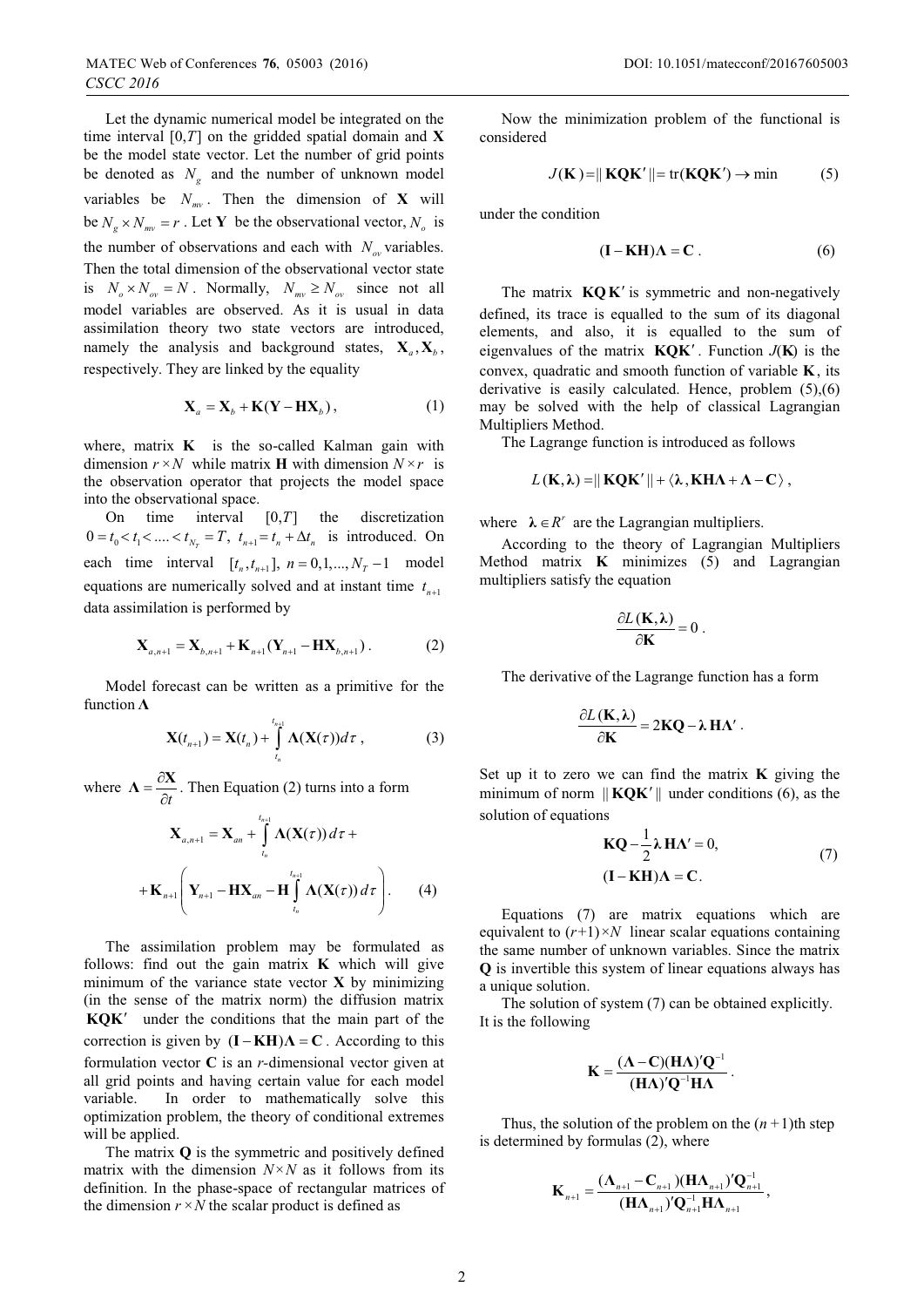$$
\boldsymbol{\Lambda}_{_{n+1}} = \frac{\mathbf{X}_{_{b,n+1}} - \mathbf{X}_{_{a,n}}}{\Delta t_{_n}}, \ \ \mathbf{C}_{_{n+1}} = \frac{\mathbf{P}\mathbf{Y}_{_{n+1}} - \mathbf{X}_{_{a,n}}}{\Delta t_{_n}},
$$

**P** is the operator that interpolates the values of the vector of observed parameters for all spatial grid area. The projection operator **H** and the covariance matrix **Q** can be defined by its own way for each specific task. Description of the method has been completed. In the proposed method the calculation of the gain matrix takes into account the dynamics of the model alternatively to the classical Kalman filter [6].

## **3 Results of numerical simulation**

The model experiments have been carried out as follows: first the spin up procedure during 250 years has been performed only for the ocean model MPIOM with climate NCEP forcing. Then entire ocean-landatmosphere coupled model was running for 2 years started from initial conditions gotten after spin up. This data is set up as 2000 year. After that the numerical experiments with data assimilation (analysis) according to aforementioned method and without assimilation (control) have been executed as twin experiments started from 2001. Assimilations are executed from 2008 until 2010 each 3 months. Their results were compared in quantity and in quality between themselves and with the satellite observations data specifically for Arctic region.

In the current work data from archive AVISO (Archiving, Validating and Interpolating Satellite Ocean)

dataset has been utilized. These data were downloaded from site www.ifremer.ocean.fr. Data were preprocessed and passed the quality control. Badly recognized or wrongly located data were rejected. Ice concentration data were downloaded from the site http://nsidc.org in Arctic zone (MASAM2: Daily 4-Km Arctic Sea Ice Concentration).

Some examples on 2016 year of model run are presented below. In assimilation experiments the analysis has been calculated each 3 months during full integration period. The difference of Surface Snow Thickness (SSTH) values between analysis and control run is shown on Figure 2. This Figure shows that after assimilation the SSTH valuable decreases which confirms the observed tendency as well as the tendencies given from other models. This decreasing is not uniform, its maximum is observed in Canadian shore and East Siberian. More weak signals are seen in Bare Sea. In general this result fits well to other calculations.

Figure 3 shows the difference between the assimilation and control run relatively the Sea Ice Thickness (SIT) The ice coverage thickness and ice concentration are considered as an important characteristics of Arctic zone. The Figure 3 confirms the tendencies that SIT mostly decreases everywhere in Arctic except relatively narrow zones near Canada shores. On a contrary, in Antarctic the SIT grows everywhere. This result also occurs in a good match with observed data and tendencies given by other models.



**Figure 2.** The difference of SSTH (analysis – control) (m) in Antarctic.



**Figure 3.** SIT difference of model run (analysis – control) (m).